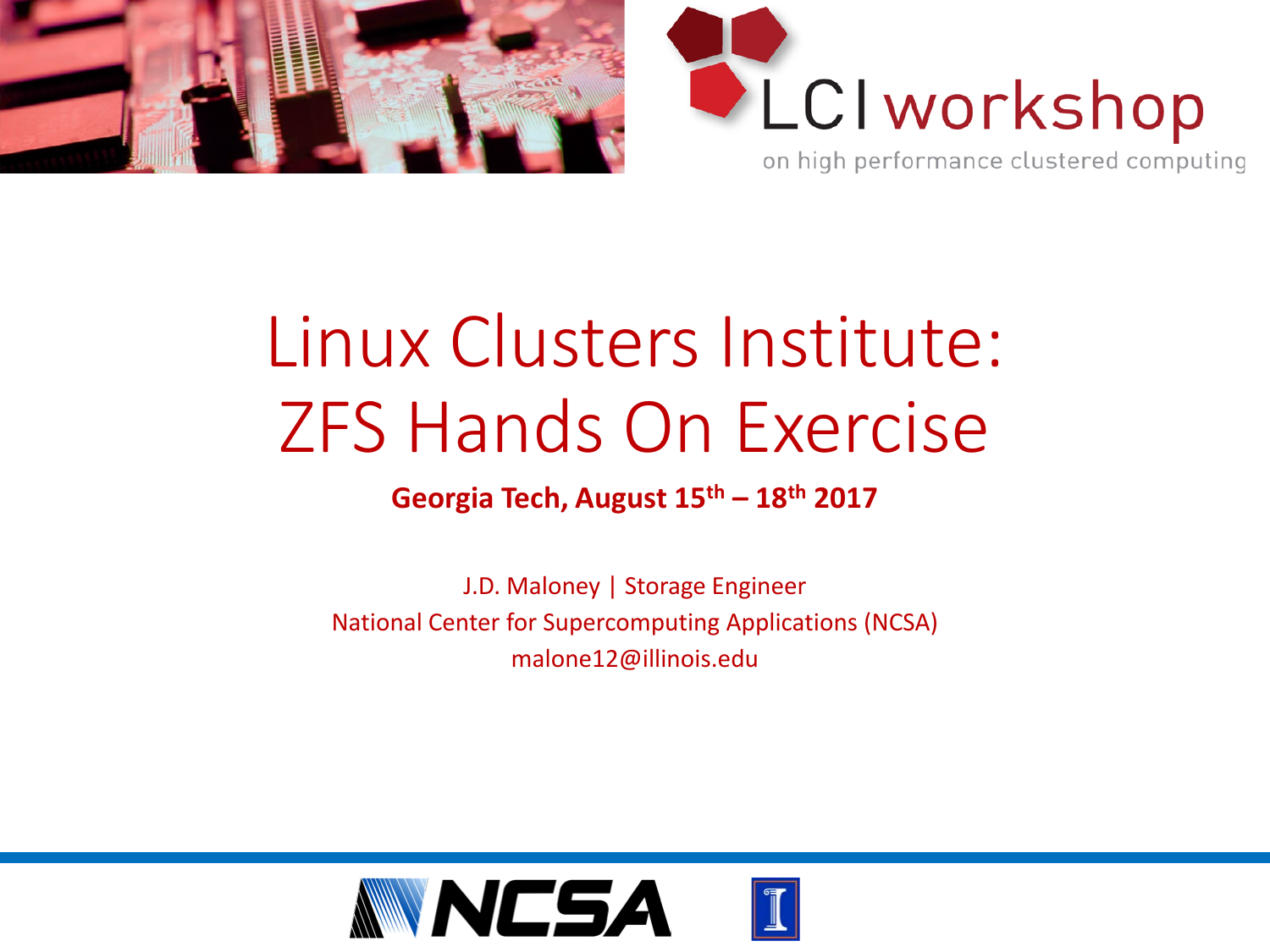

## Goal of Hands on Exercise

- Walk through ZFS install
- Build vdev\_id.conf file
- Create zpools of different types
- Get familiar with zpool attributes
- Experiment with compression
- Set up snapshots/restore from them
- Set up zpool scrubs



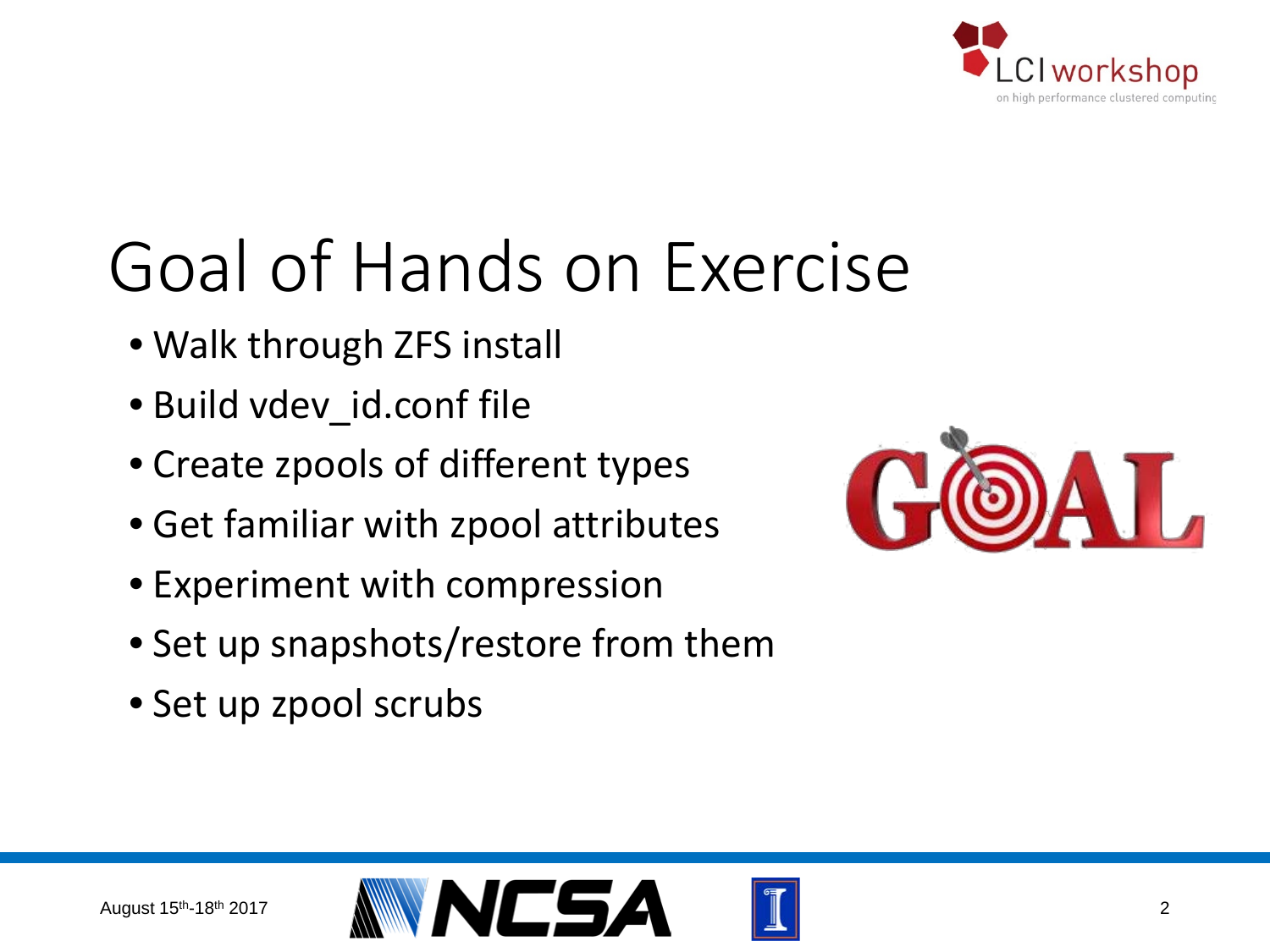

## ZFS Install

### • Grab the zfs repo & install gpg key

[root@zfs-demo ~]# wget http://download.zfsonlinux.org/epel/zfs-release.el7\_3.noarch.rpm [root@zfs-demo ~]# qpq --quiet --with-fingerprint /etc/pki/rpm-qpq/RPM-GPG-KEY-zfsonlinux gpg: new configuration file `/root/.gnupg/gpg.conf' created

### • Install the repo<br>Froot@zfs-demo ~T# rpm -ivh zfs-release.el7\_3.noarch.rpm

################################## [100%] Preparing... Updating  $/$  installing... 1:zfs-release-1-4.el7\_3.centos ################################## [100%]  $[root@zfs-demo ~2]$ #

• Install zfs and kernel-devel

[root@zfs-demo ~]# yum install zfs kernel-devel

### • Load the kernel module & Enable module on boot

[root@zfs-demo ~]# /sbin/modprobe zfs

[root@zfs-demo ~]# systemctl enable zfs-import-cache zfs-import-scan zfs-mount zfs-share zfs-zed zfs.target

### • Check to make sure all is happy

[root@zfs-demo ~]# zpool status no pools available



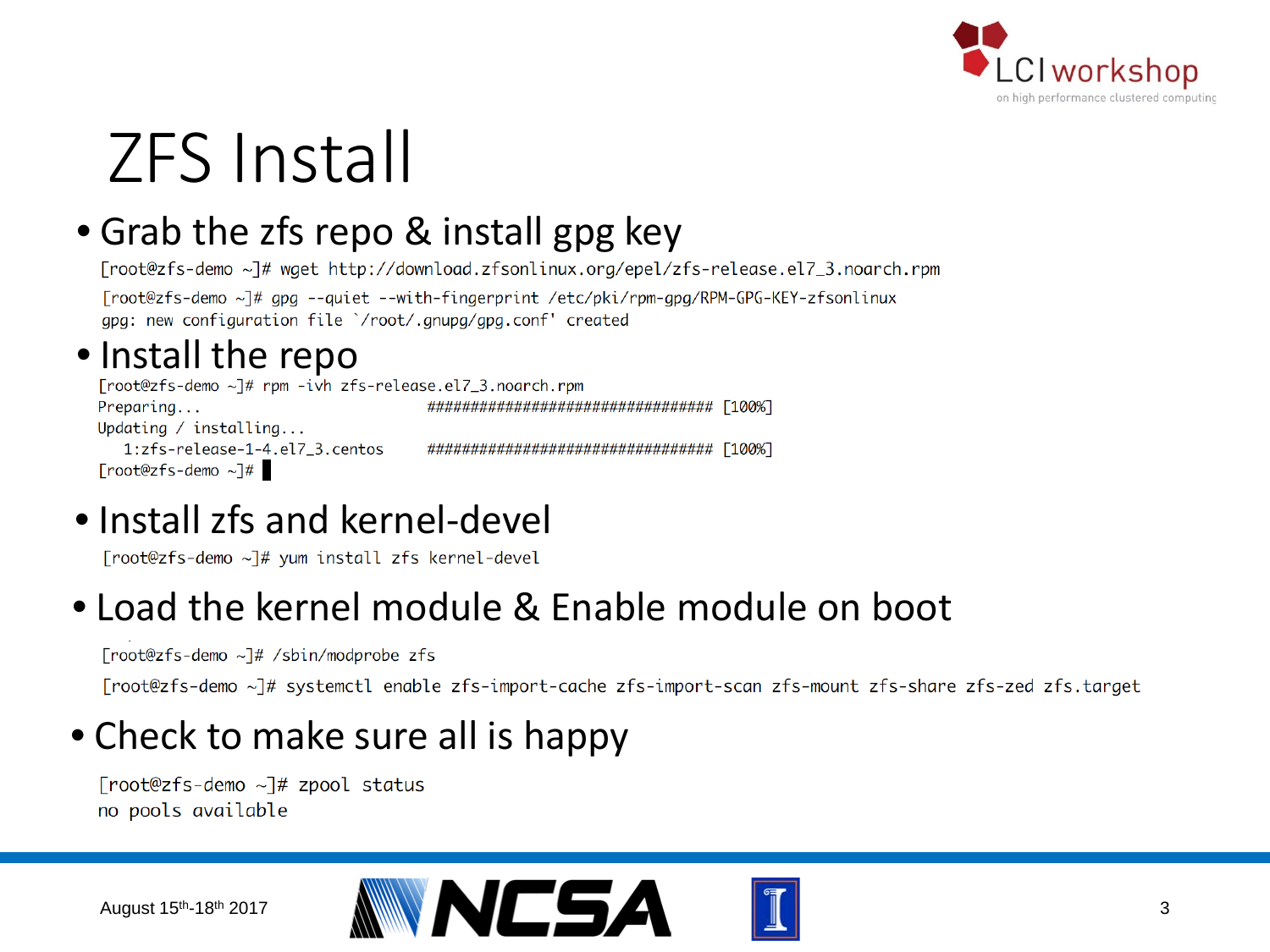

## Creating vdev id.conf file

#### • Find devices

[root@zfs-demo ~]# fdisk -l

Disk /dev/vda: 42.9 GB, 42949672960 bytes, 83886080 sectors Units = sectors of  $1 * 512 = 512$  bytes Sector size (logical/physical): 512 bytes / 512 bytes I/O size (minimum/optimal): 512 bytes / 512 bytes Disk label type: dos Disk identifier: 0x0000c4ba

Device Boot Blocks Id System Start End \* hhv/vdn1 2048 83875364 41936658+ 83 Linux

Disk /dev/vdb: 5368 MB, 5368709120 bytes, 10485760 sectors Units = sectors of  $1 * 512 = 512$  bytes Sector size (logical/physical): 512 bytes / 512 bytes I/O size (minimum/optimal): 512 bytes / 512 bytes

Disk /dev/vdc: 5368 MB, 5368709120 bytes, 10485760 sectors Units = sectors of  $1 * 512 = 512$  bytes Sector size (logical/physical): 512 bytes / 512 bytes I/O size (minimum/optimal): 512 bytes / 512 bytes

Disk /dev/vdd: 5368 MB, 5368709120 bytes, 10485760 sectors Units = sectors of  $1 * 512 = 512$  bytes Sector size (logical/physical): 512 bytes / 512 bytes I/O size (minimum/optimal): 512 bytes / 512 bytes

Disk /dev/vde: 5368 MB, 5368709120 bytes, 10485760 sectors Units = sectors of  $1 * 512 = 512$  bytes Sector size (logical/physical): 512 bytes / 512 bytes I/O size (minimum/optimal): 512 bytes / 512 bytes

Devices are /dev/vd\* ; Non-VM environments usually are /dev/sd\* or dm-\* from multipath



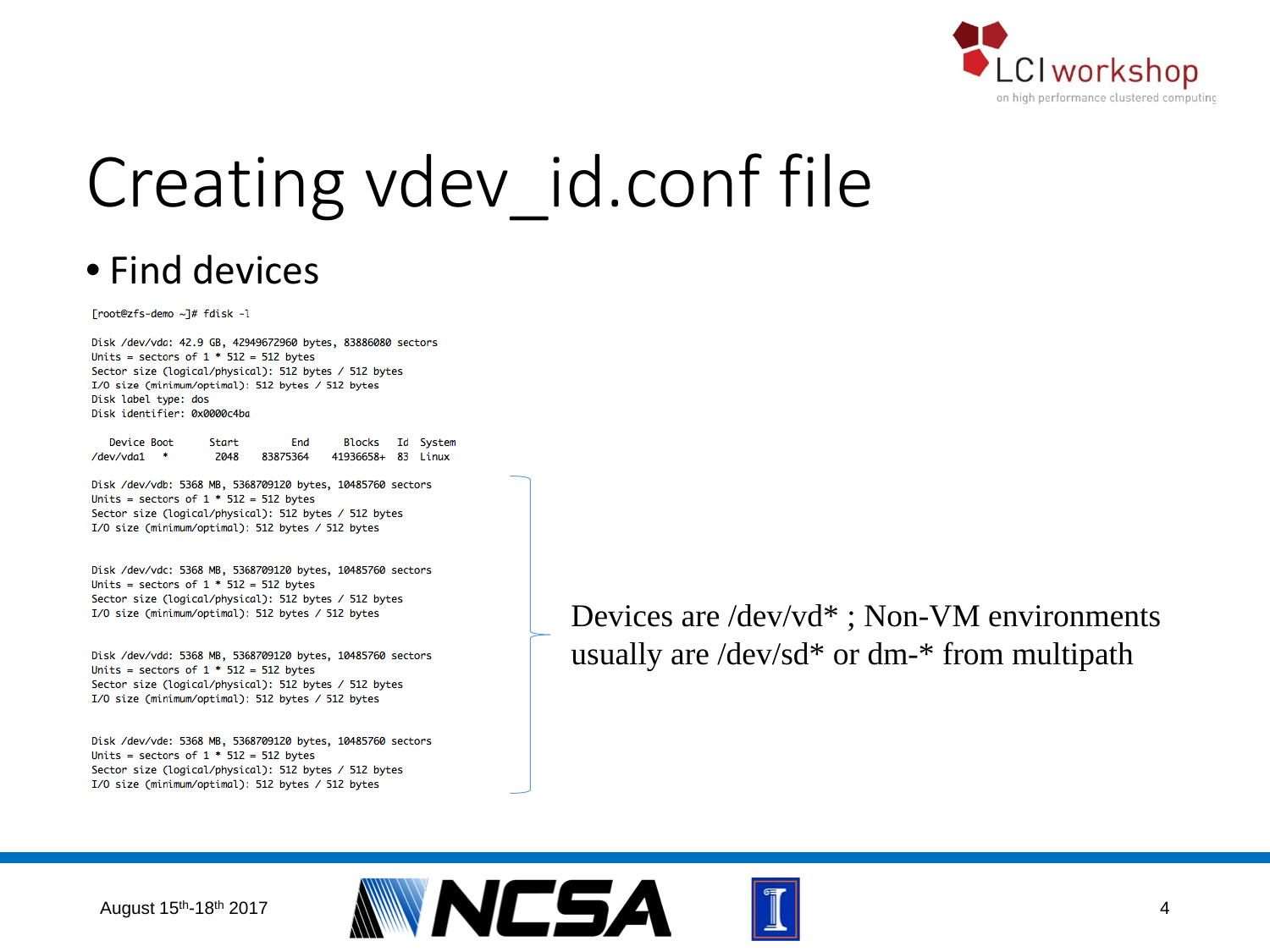

# Creating vdev\_id.conf file

### • Find devices

```
[root@zfs-demo ~]# for i in {b..e}; do echo vd${i} && udevadm info --query=property /dev/vd${i} | grep DEVLINKS; done
vdb
DEVLINKS=/dev/disk/by-id/virtio-cab28228-a255-4da4-9
vdc
DEVLINKS=/dev/disk/by-id/virtio-9d585a48-8667-4668-b
vdd
DEVLINKS=/dev/disk/by-id/virtio-ec112144-7b6e-41e0-a
vde
DEVLINKS=/dev/disk/by-id/virtio-e693dbfd-a98e-4d81-a
```
### • Create vdev\_id.conf File

| multipath |                   | no                                        |
|-----------|-------------------|-------------------------------------------|
| topology  |                   | sas_direct                                |
| alias     | slot_0            | /dev/disk/by-path/virtio-pci-0000:00:06.0 |
| alias     | slot <sub>1</sub> | /dev/disk/by-path/virtio-pci-0000:00:07.0 |
| alias     | slot 2            | /dev/disk/by-path/virtio-pci-0000:00:08.0 |
| alias     | slot 3            | /dev/disk/by-path/virtio-pci-0000:00:09.0 |
|           |                   |                                           |



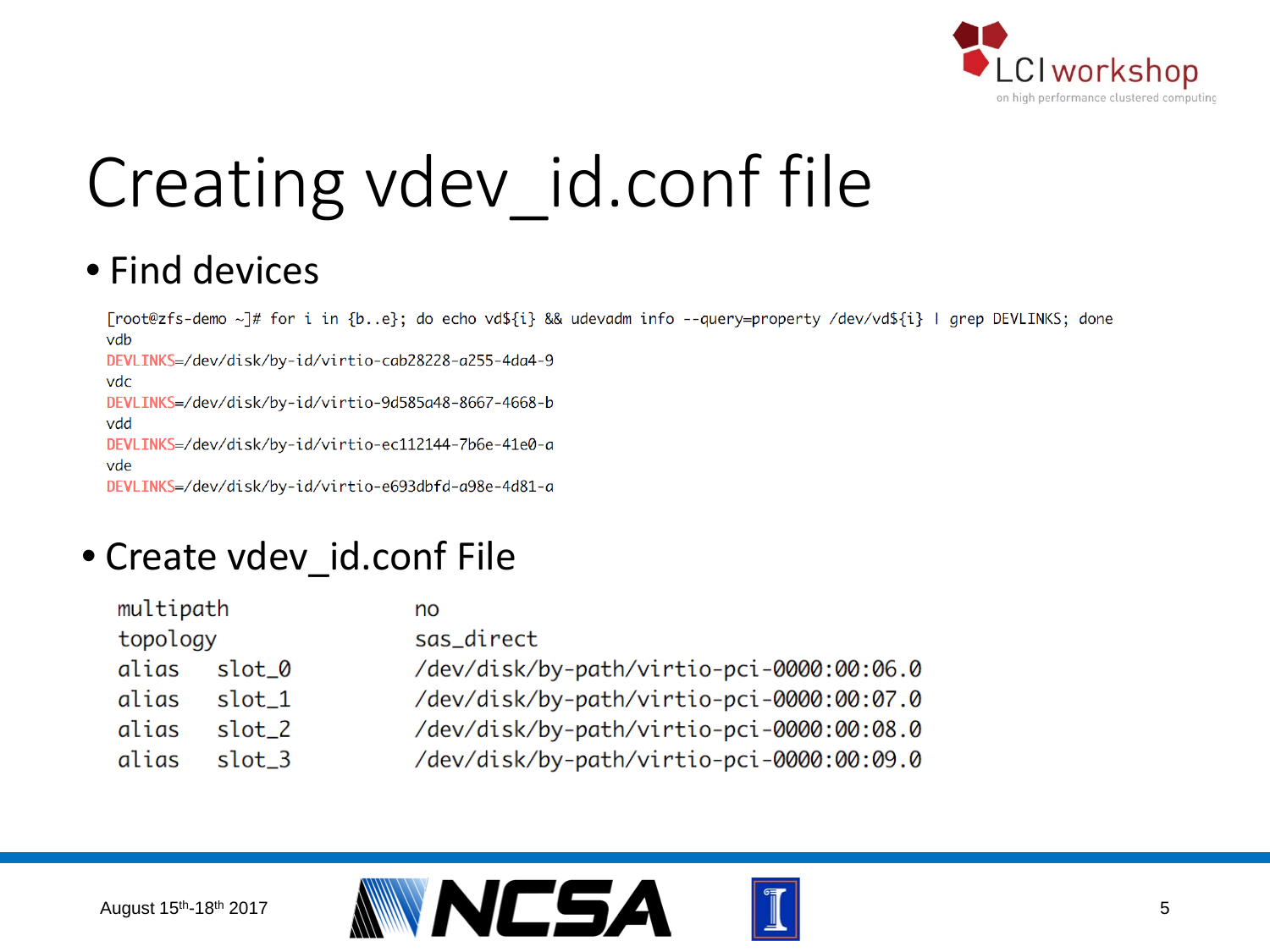

## Creating zpools

• Create different kinds of zpools, an example below

[root@zfs-demo ~]# zpool create fs\_0 mirror slot\_0 slot\_1 mirror slot\_2 slot\_3 -f

• Use the zpool destroy command between zpools

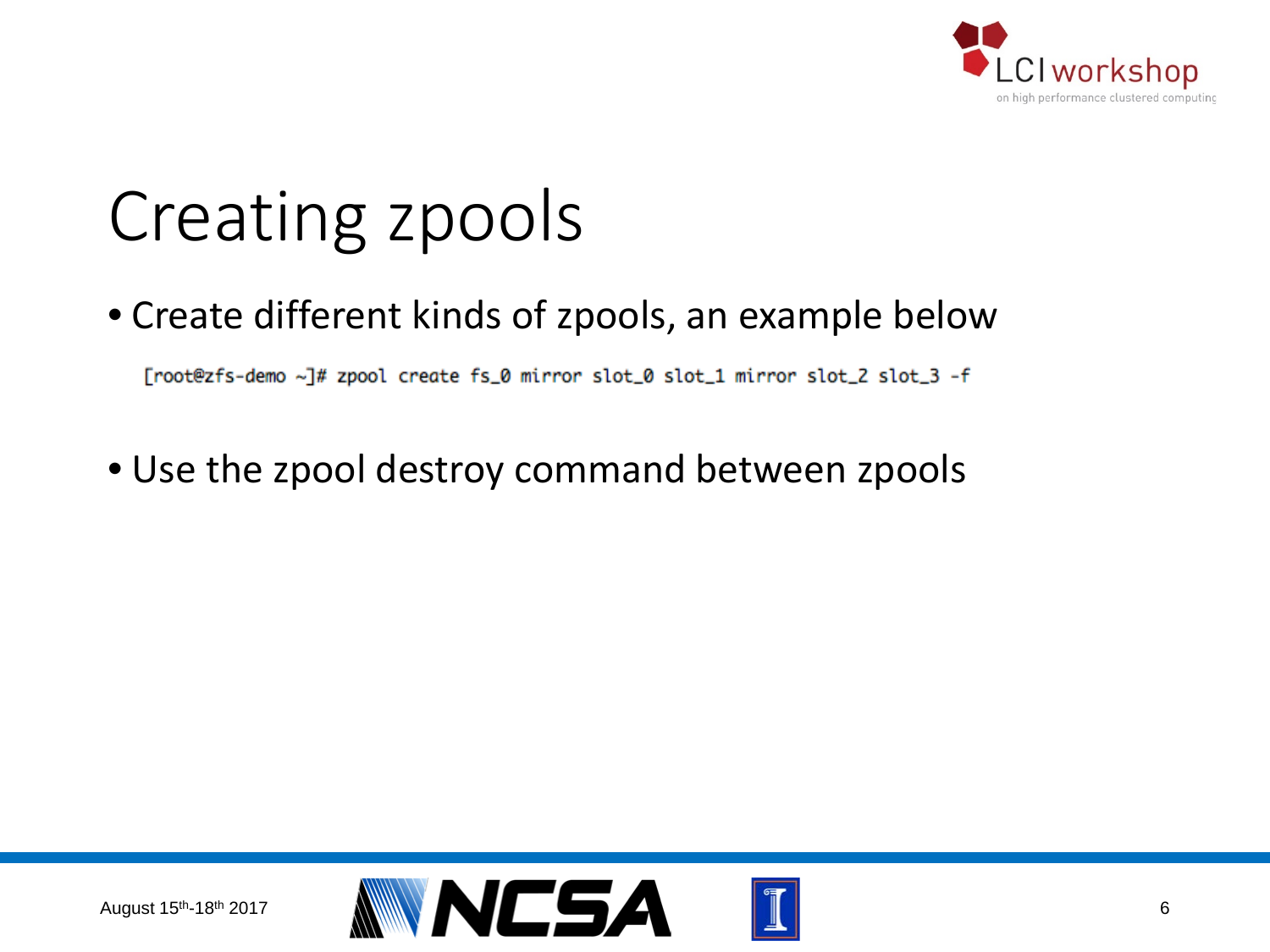

## Check Out zpool properties

### • Check out and play with properties

• Some good ones: recordsize, readonly, snapdir, sync

| [root@zfs-demo ~]# zfs get all fs_0 |                  |                       |               |  |  |
|-------------------------------------|------------------|-----------------------|---------------|--|--|
| <b>NAME</b>                         | <b>PROPERTY</b>  | <b>VALUE</b>          | <b>SOURCE</b> |  |  |
| fs_0                                | type             | filesystem            |               |  |  |
|                                     | fs_0 creation    | Mon Jun 26 10:25 2017 |               |  |  |
| fs_0 used                           |                  | 56.5K                 |               |  |  |
|                                     | fs_0 available   | 9.63G                 |               |  |  |
|                                     | fs_0 referenced  | 19K                   |               |  |  |
| fs_0                                | compressratio    | 1.00x                 |               |  |  |
| fs_0                                | mounted          | yes                   |               |  |  |
| fs_0                                | quota            | none                  | default       |  |  |
|                                     | fs_0 reservation | none                  | default       |  |  |
|                                     | fs_0 recordsize  | 128K                  | default       |  |  |
| fs_0                                | mountpoint       | /fs_0                 | default       |  |  |
|                                     |                  |                       |               |  |  |



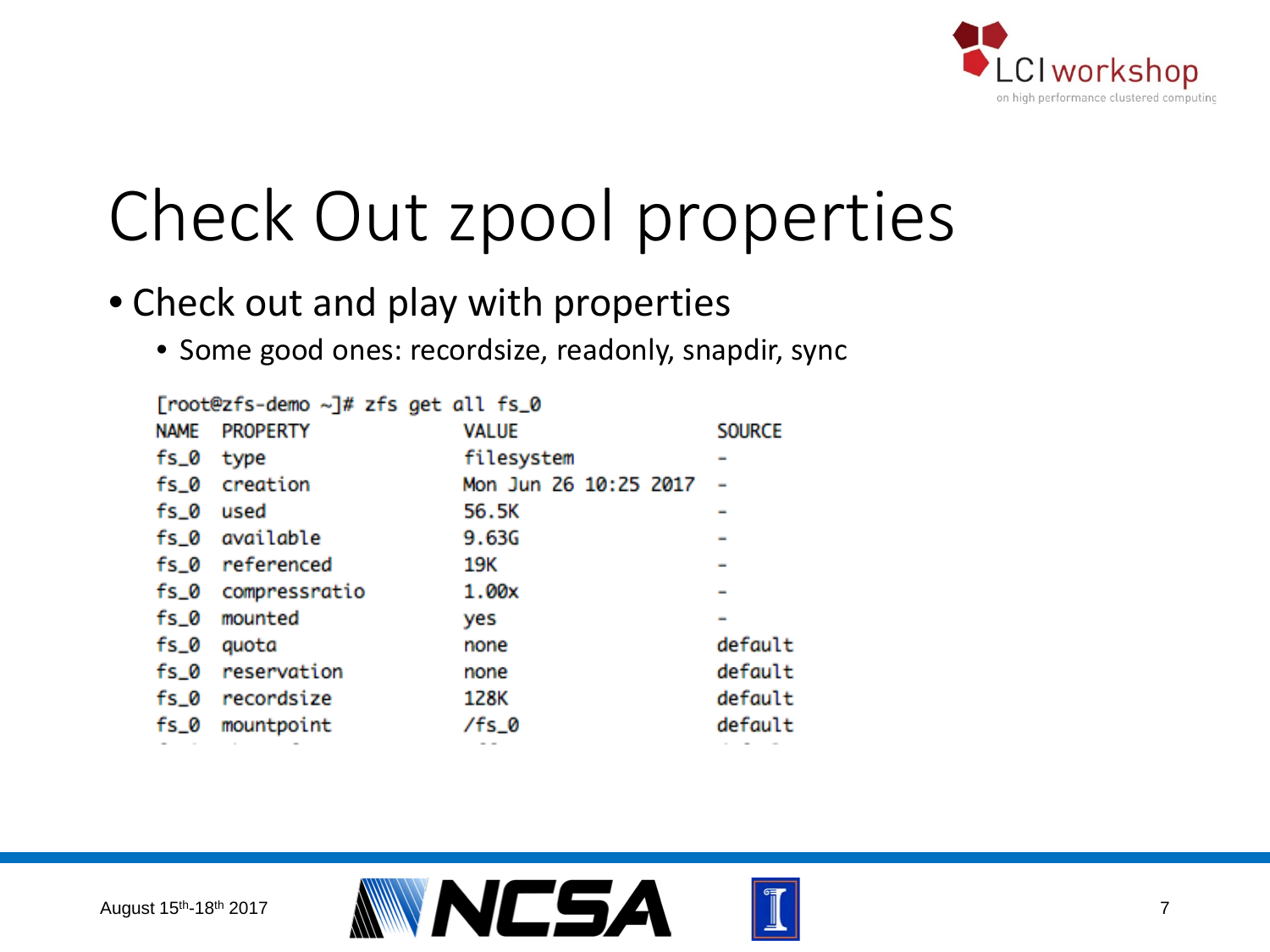

## ZFS Compression

- Create a zpool (doesn't matter geometry)
- Turn on lz4 compression
- Rsync over the data again
- Check the used space with lz4 compression
- Delete data and try with other algorithms

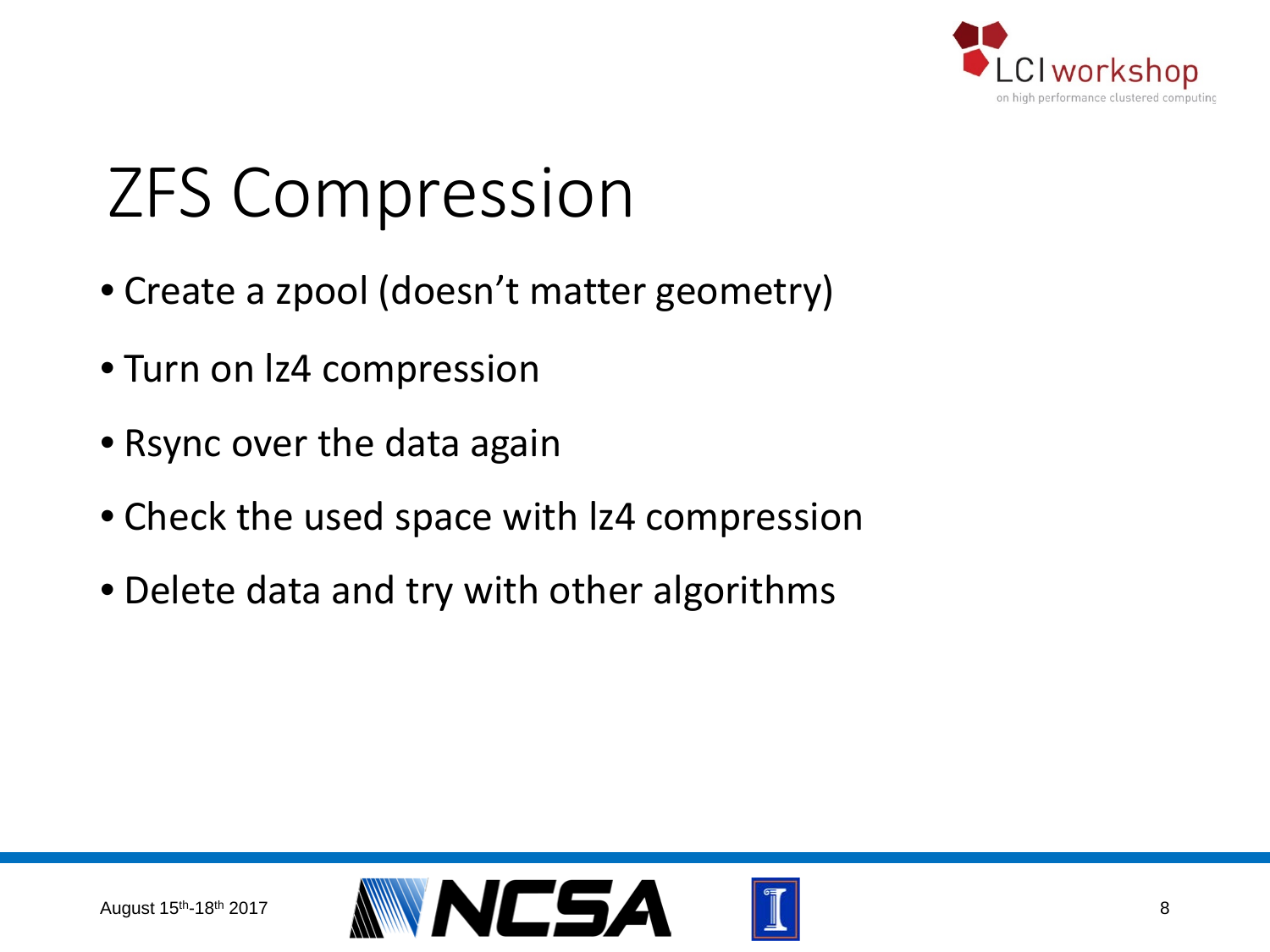

## ZFS Snapshots

- On an empty zpool take a snapshot
- Rsync in some data from sample dataset
- Take another snapshot of the zpool
- Delete a subset of data that you copied over
- Verify it's gone
- Rollback to the snapshot you took
- Verify data is back

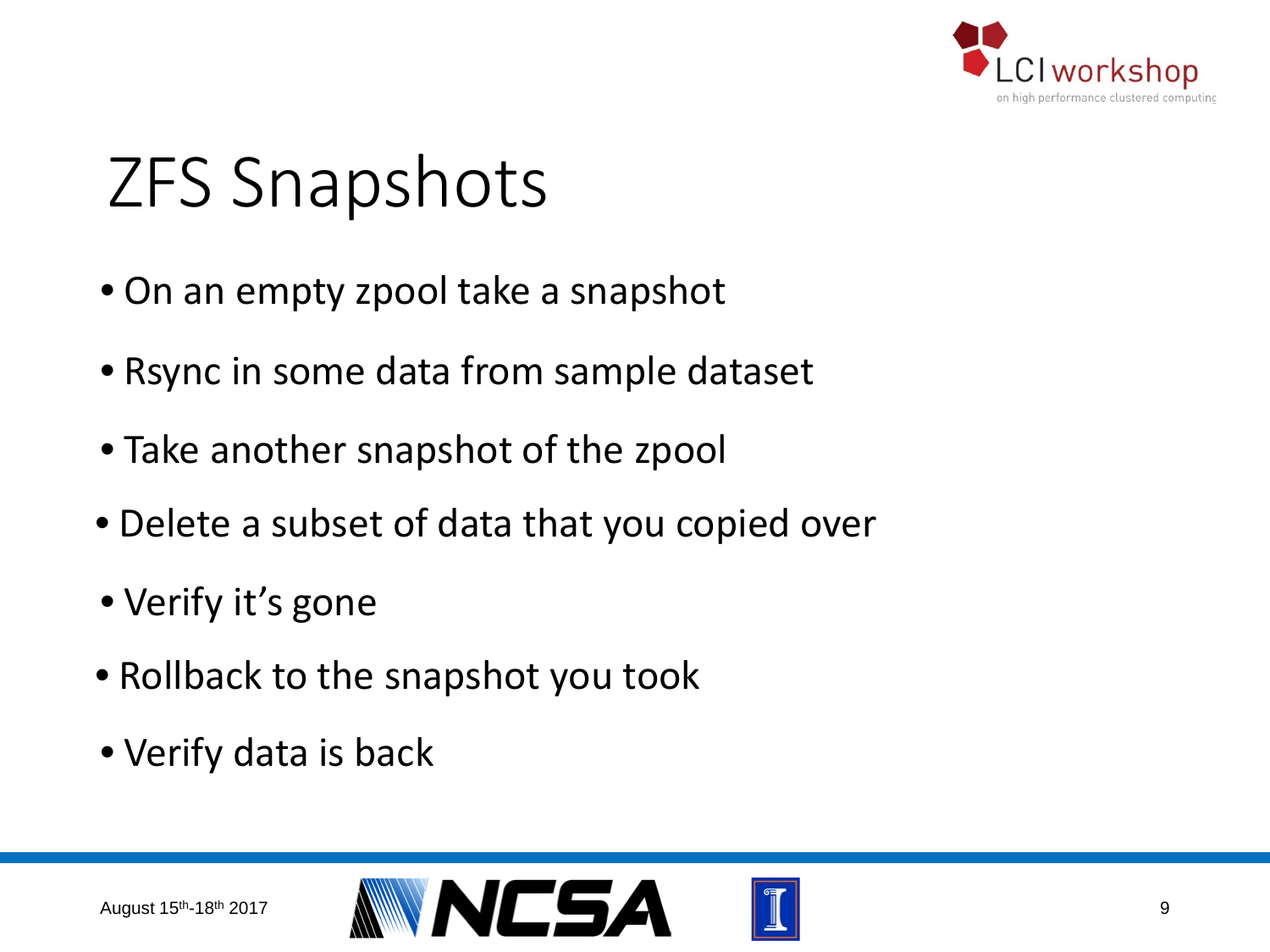

## ZFS Scrubs

- Have a zpool with data on it
- Create a new script file
- Drop in the scrub command for that zpool (full command path)
- Run the script manually
- Verify it is running
- Can be put in cron via cron method of choice